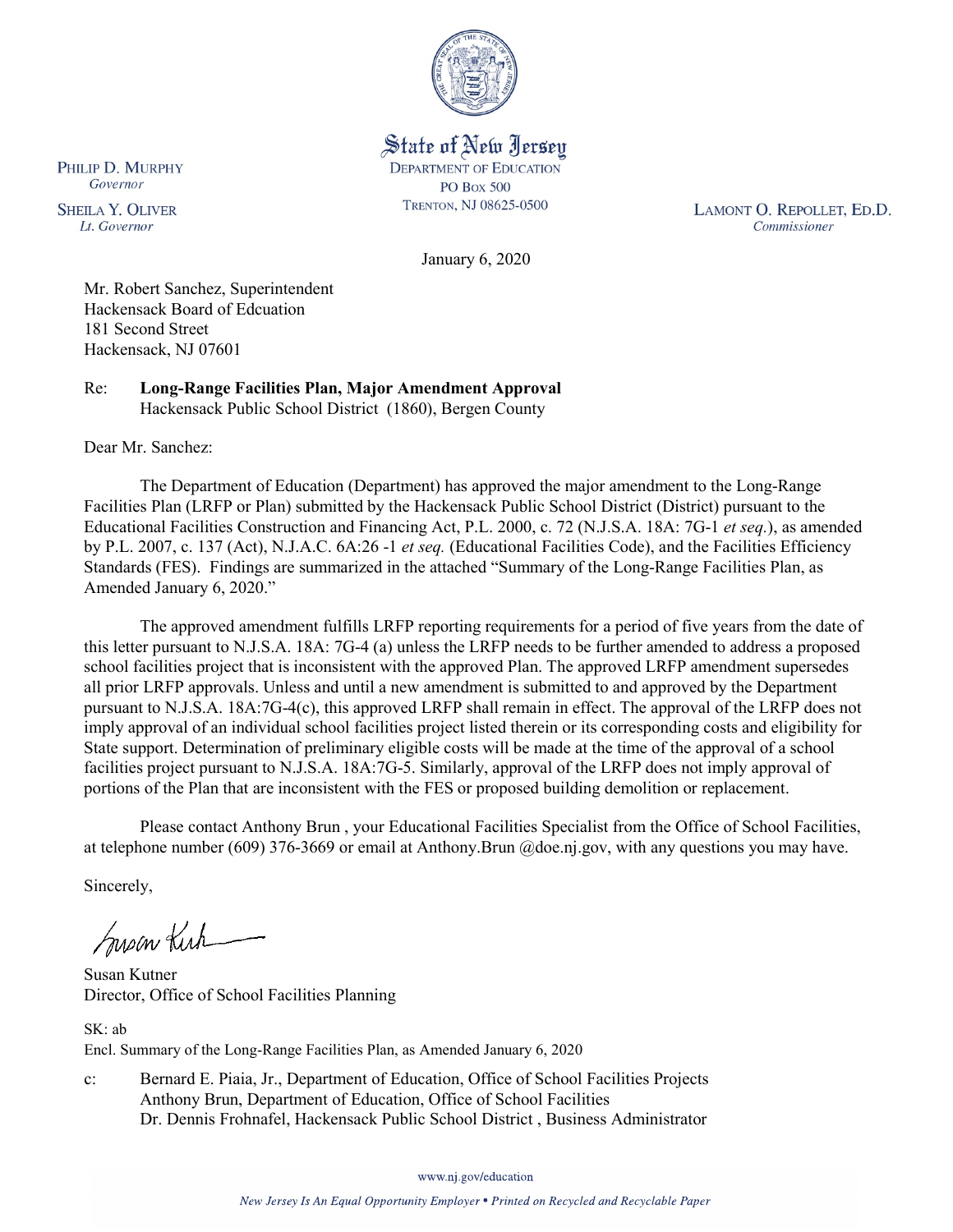# **Hackensack Public School District (1860) Summary of the Long-Range Facilities Plan, as Amended January 6, 2020**

The Department of Education (Department) has completed its review of the major amendment to the Long-Range Facilities Plan (LRFP or Plan) submitted by the Hackensack Public School District (District) pursuant to the Educational Facilities Construction and Financing Act, P.L. 2000, c. 72 (N.J.S.A. 18A: 7G-1 *et seq.*), as amended by P.L. 2007, c. 137 (Act), N.J.A.C. 6A:26-1 et seq. (Educational Facilities Code), and the Facilities Efficiency Standards (FES).

The following provides a summary of the District's approved amended LRFP. The summary is based on the standards set forth in the Act, the Educational Facilities Code, the FES, District-reported information in the Department's LRFP reporting system, and supporting documentation. The referenced reports in *italic* text are standard reports available on the Department's LRFP website.

## **1. Inventory Overview**

The District is classified as a Regular Operating District (ROD) for funding purposes. It provides services for students in grades PK-12.

The District identified existing and proposed schools, sites, buildings, rooms, and site amenities in its LRFP. Table 1 lists the number of existing and proposed district schools, sites, and buildings. Detailed information can be found in the *School Asset Inventory Report* and the *Site Asset Inventory Report.*

**As directed by the Department, school facilities projects that have received initial approval by the Department and have been approved by the voters, if applicable, are represented as "existing" in the LRFP.** Approved projects that include new construction and/or the reconfiguration/reassignment of existing program space are as follows: n/a.

#### **Table 1: Number of Schools, School Buildings, and Sites**

|                                              | <b>Existing</b> | <b>Proposed</b> |
|----------------------------------------------|-----------------|-----------------|
| Number of Schools (assigned DOE school code) |                 |                 |
| Number of School Buildings <sup>1</sup>      |                 | 10              |
| Number of Non-School Buildings <sup>2</sup>  |                 |                 |
| Number of Vacant Buildings                   |                 |                 |
| Number of Sites                              |                 |                 |

*1 Includes district-owned buildings and long-term leases serving students in district-operated programs 2 Includes occupied district-owned buildings not associated with a school, such as administrative or utility buildings*

Based on the existing facilities inventory submitted by the District:

- Schools using leased buildings (short or long-term):  $n/a$
- Schools using temporary classroom units (TCUs), excluding TCUs supporting construction: n/a
- Vacant/unassigned school buildings:  $n/a$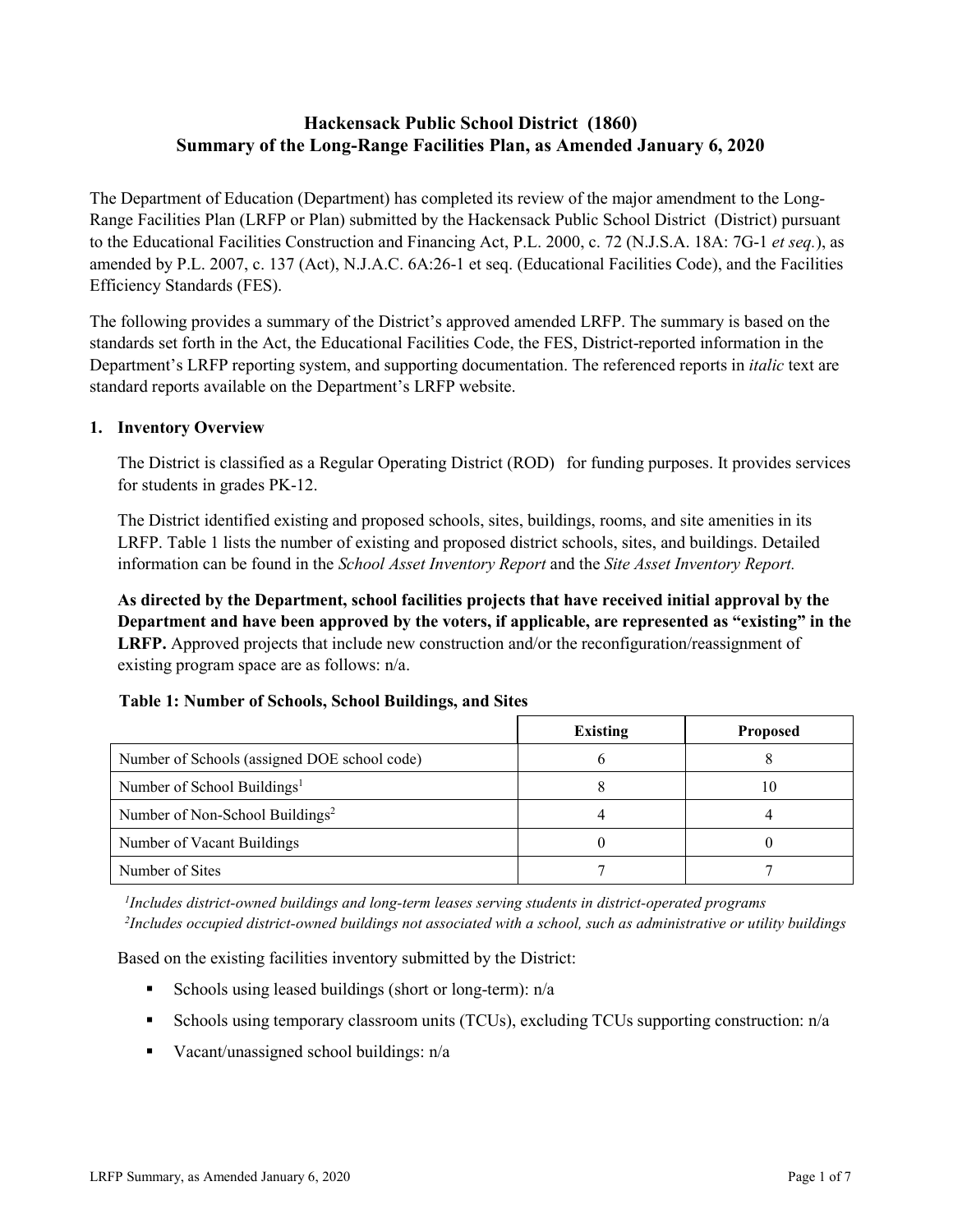**FINDINGS** The Department has determined that the proposed inventory is adequate for approval of the District's LRFP amendment. However, the LRFP determination does not imply approval of an individual school facilities project listed within the LRFP; the District must submit individual project applications for project approval.

# **2. District Enrollments**

The District determined the number of students, or "proposed enrollments," to be accommodated for LRFP planning purposes on a district-wide basis and in each school.

The Department minimally requires the submission of a standard cohort-survival projection using historic enrollment data from the Application for School State Aid (ASSA) or NJ Smart. The cohort-survival method projection method forecasts future students based upon the survival of the existing student population as it moves from grade to grade. A survival ratio of less than 1.00 indicates a loss of students, while a survival ratio of more than 1.00 indicates the class size is increasing. For example, if a survival ratio tracking first to second grade is computed to be 1.05, the grade size is increasing by 5% from one year to the next. The cohort-survival projection methodology works well for communities with stable demographic conditions. Atypical events impacting housing or enrollments, such as an economic downturn that halts new housing construction or the opening of a charter or private school, typically makes a cohort-survival projection less reliable.

#### **Proposed enrollments are based on a modified cohort-survival enrollment projection.**

Adequate supporting documentation was submitted to the Department to justify the proposed enrollments. Table 2 provides a comparison of existing and projected enrollments. All totals include special education students.

| <b>Grades</b>                | <b>Existing Enrollments</b><br>2017-18 School Year | <b>District Proposed Enrollments</b><br>2024-25 School Year |
|------------------------------|----------------------------------------------------|-------------------------------------------------------------|
| PK (excl. private providers) | 131                                                | 461                                                         |
| Grades K-5                   | 2,443                                              | 2,467                                                       |
| Grades 6-8                   | 1,115                                              | 1,204                                                       |
| Grades 9-12                  | 1.975                                              | 1.995                                                       |
| <b>Totals K-12</b>           | 5,533                                              | 5,666                                                       |

#### **Table 2: Enrollments**

**FINDINGS** The Department has determined the District's proposed enrollments to be acceptable for approval of the District's LRFP amendment. The Department will require a current enrollment projection at the time an application for a school facilities project is submitted incorporating the District's most recent enrollments in order to verify that the LRFP's planned capacity is appropriate for the updated enrollments.

#### **3. District Practices Capacity**

Based on information provided in the room inventories, *District Practices Capacity* was calculated for each school building to determine whether adequate capacity is proposed for the projected enrollments based on district scheduling and class size practices. The capacity totals assume instructional buildings can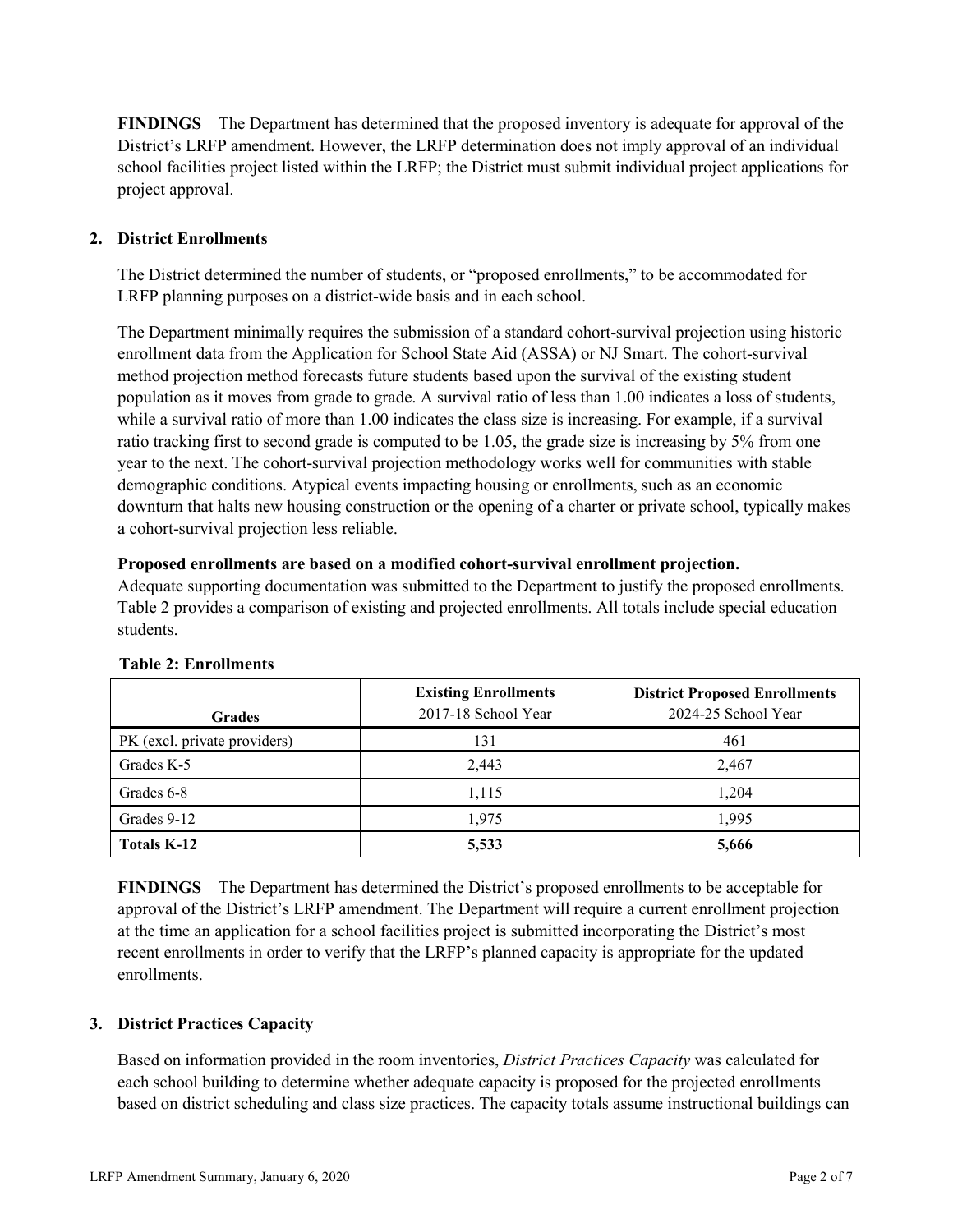be fully utilized regardless of school sending areas, transportation, and other operational issues. The calculations only consider district-owned buildings and long-term leases; short term leases and temporary buildings are excluded. A capacity utilization factor of 90% for classrooms serving grades K-8 and 85% for classrooms serving grades 9-12 is applied in accordance with the FES. No capacity utilization factor is applied to preschool classrooms.

In certain cases, districts may achieve adequate District Practices Capacity to accommodate enrollments but provide inadequate square feet per student in accordance with the FES, resulting in educational adequacy issues and "Unhoused Students." Unhoused students are considered in the "Functional Capacity" calculations used to determine potential State support for school facilities projects and are analyzed in Section 4.

Table 3 provides a summary of proposed enrollments and existing and proposed District-wide capacities. Detailed information can be found in the LRFP website reports titled *FES and District Practices Capacity Report, Existing Rooms Inventory Report, and Proposed Rooms Inventory Report.*

| <b>Grades</b>          | <b>Proposed</b><br><b>Enrollments</b> | <b>Existing</b><br><b>District</b><br><b>Practices</b><br>Capacity | <b>Existing</b><br>Deviation* | <b>Proposed</b><br><b>District</b><br><b>Practices</b><br>Capacity | <b>Proposed</b><br>Deviation* |
|------------------------|---------------------------------------|--------------------------------------------------------------------|-------------------------------|--------------------------------------------------------------------|-------------------------------|
| Elementary (PK-5)      | 2928                                  | 1,528.22                                                           | $-1,399.78$                   | 2,986.31                                                           | 58.31                         |
| Middle $(6-8)$         | 1.204                                 | 1,532.00                                                           | 328.00                        | 1,244.26                                                           | 40.26                         |
| High $(9-12)$          | 1.995                                 | 1,457.75                                                           | $-537.25$                     | 2,082.63                                                           | 87.63                         |
| <b>District Totals</b> | 6127                                  | 4,517.97                                                           | $-1,609.03$                   | 6,313.20                                                           | 186.20                        |

**Table 3: District Practices Capacity Analysis**

*\* Positive numbers signify surplus capacity; negative numbers signify inadequate capacity. Negative values for District Practices capacity are acceptable for approval if proposed enrollments do not exceed 100% capacity utilization.*

Considerations:

- **Based on the proposed enrollments and existing room inventories, the District is projected to have** inadequate capacity for the following grade groups, assuming all school buildings can be fully utilized: grades Pre-K-5 and 9-12.
- Adequate justification has been provided by the District if the proposed capacity for a school significantly deviates from the proposed enrollments. Generally, surplus capacity is acceptable for LRFP approval if additional capacity is not proposed through new construction.

**FINDINGS**The Department has determined that proposed District capacity, in accordance with the proposed enrollments, is adequate for approval of the District's LRFP amendment. The Department will require a current enrollment projection at the time an application for a school facilities project is submitted, incorporating the District's most recent Fall Enrollment Report, in order to verify that the LRFP's planned capacity meets the District's updated enrollments.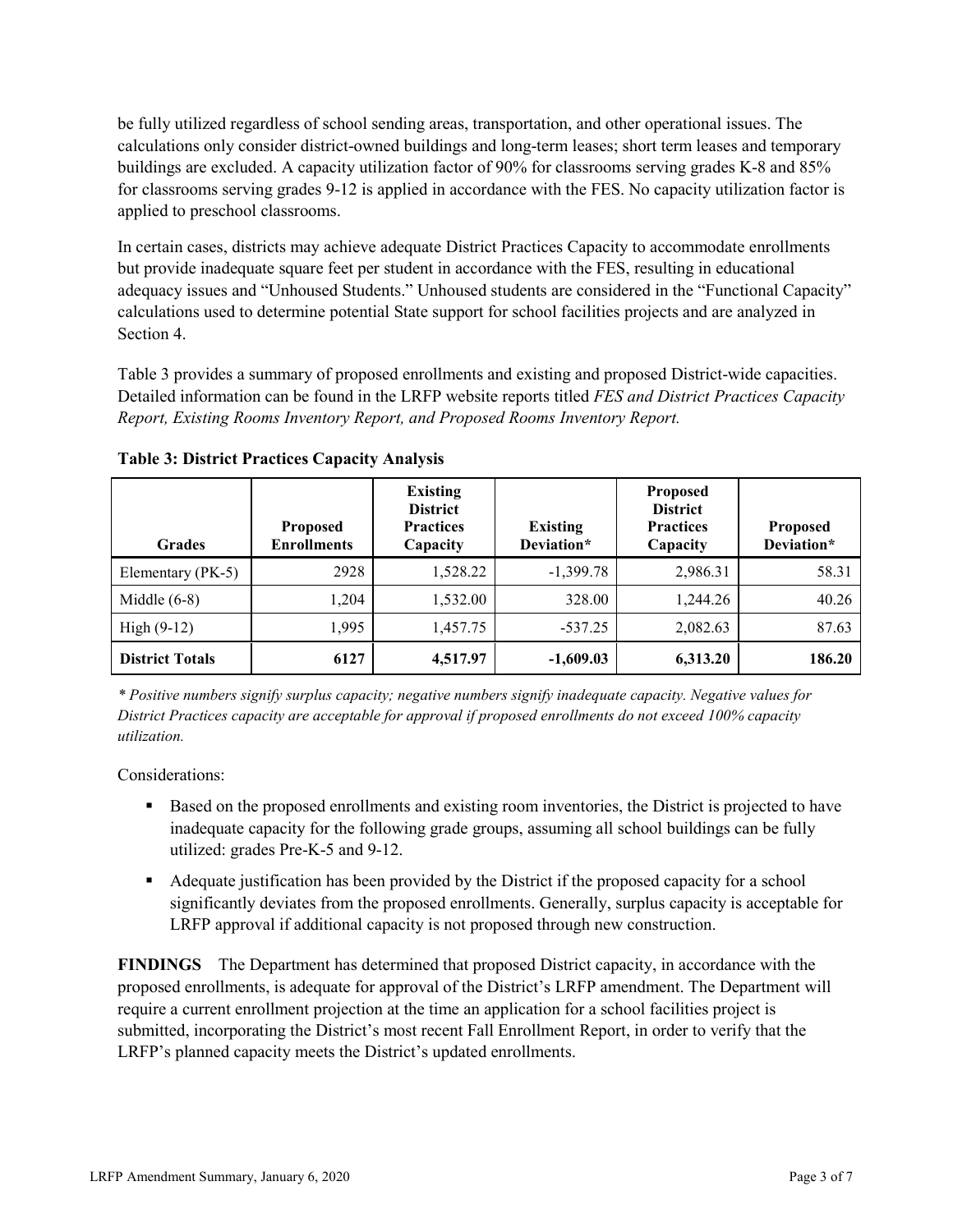## **4. New Construction Funding Eligibility**

*Functional Capacity* was calculated and compared to the proposed enrollments to provide a preliminary estimate of Unhoused Students and new construction funding eligibility.

*Functional Capacity* is the adjusted gross square footage of a school building *(total gross square feet minus excluded space)* divided by the minimum area allowance per full-time equivalent student for the grade level contained therein. *Unhoused Students* is the number of students projected to be enrolled in the District that exceeds the Functional Capacity of the District's schools pursuant to N.J.A.C. 6A:26-2.2(c). *Excluded Square Feet* includes (1) square footage exceeding the FES for any pre-kindergarten, kindergarten, general education, or self-contained special education classroom; (2) grossing factor square footage *(corridors, stairs, mechanical rooms, etc.)* that exceeds the FES allowance, and (3) square feet proposed to be demolished or discontinued from use. Excluded square feet may be revised during the review process for individual school facilities projects.

Table 4 provides a preliminary assessment of the Functional Capacity, Unhoused Students, and Estimated Maximum Approved Area for Unhoused Students for each FES grade group. The calculations exclude temporary facilities and short-term leased buildings. School buildings proposed for whole or partial demolition or reassignment to a non-school use are excluded from the calculations pending project application review. If a building is proposed to be reassigned to a different school, the square footage is applied to the proposed grades after reassignment. Buildings that are not assigned to a school are excluded from the calculations. In addition, only preschool students eligible for state funding (former ECPA students) are included. Detailed information concerning the calculations can be found in the *Functional Capacity and Unhoused Students Report* and the *Excluded Square Footage Report.*

|                                                | $PK/K-5*$ | $6 - 8$    | $9 - 12$  | <b>Total</b> |
|------------------------------------------------|-----------|------------|-----------|--------------|
| PK Eligible Students/K-12 Proposed Enrollments | 2,928     | 1,204      | 1,995     |              |
| FES Area Allowance (SF/student)                | 125.00    | 134.00     | 151.00    |              |
| <b>Prior to Completion of Proposed Work:</b>   |           |            |           |              |
| <b>Existing Gross Square Feet</b>              | 415,372   | 50,172     | 273,638   | 739,181      |
| Adjusted Gross Square Feet                     | 349,782   | 45,625     | 237,582   | 632,990      |
| <b>Adjusted Functional Capacity</b>            | 2,779.09  | 358.37     | 1,573.39  |              |
| Unhoused Students                              | 424.68    | 845.63     | 421.61    |              |
| Est. Max. Area for Unhoused Students           | 53,084.76 | 113,314.25 | 63,662.60 |              |
| <b>After Completion of Proposed Work:</b>      |           |            |           |              |
| Gross Square Feet                              | 460,996   | 163,043    | 354,985   | 979,023      |
| New Gross Square Feet                          | 45,385    | 112,861    | 81,424    | 239,670      |
| Adjusted Gross Square Feet                     | 395,167   | 158,486    | 319,005   | 872,660      |
| Functional Capacity                            | 3,142.17  | 1,158.15   | 2,150.31  |              |
| Unhoused Students after Construction           | 63.79     | 45.85      | 0.00      |              |
| Est. Max. Area Remaining                       | 7,973.76  | 6,143.87   | 0.00      |              |

#### **Table 4: Estimated Maximum Approved Area for Unhoused Students**

\* *Eligible number of pre-kindergarten students, the number of unhoused students, and the maximum area for unhoused students to be determined at time of project submission.*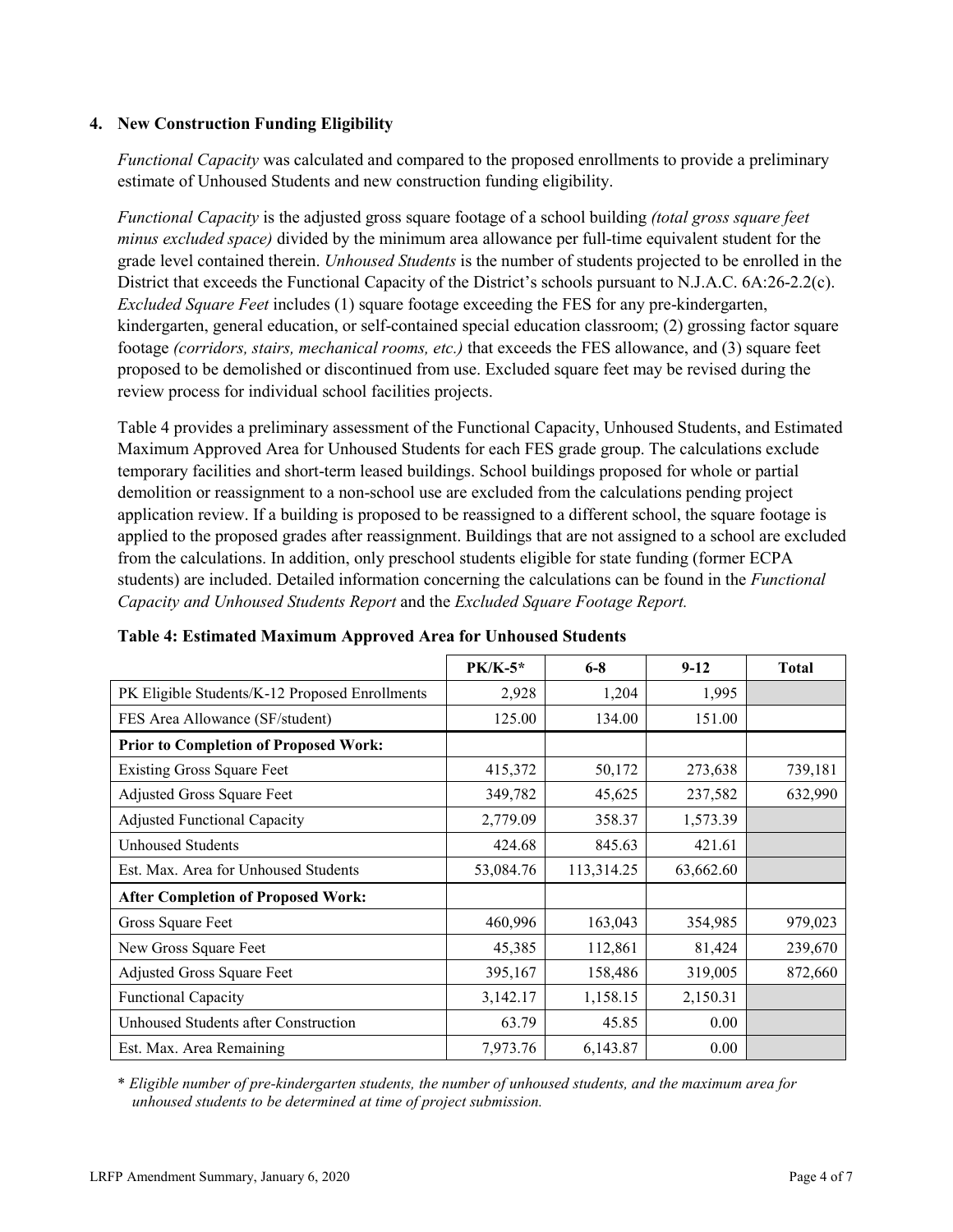Facilities used for non-instructional or non-educational purposes are ineligible for State support under the Act. However, projects for such facilities shall be reviewed by the Department to determine whether they are consistent with the District's LRFP and whether the facility, if it is to house students (full or part time) conforms to educational adequacy requirements. These projects shall conform to all applicable statutes and regulations.

Estimated costs represented in the LRFP by the District are for capital planning purposes only. The estimates are not intended to represent preliminary eligible costs or final eligible costs of approved school facilities projects.

Considerations:

- The District does not have approved projects pending completion, as noted in Section 1, that impact the Functional Capacity calculations.
- The Functional Capacity calculations *exclude* square feet proposed for demolition or discontinuation for the following FES grade groups and school buildings pending a feasibility study and project review: n/a.
- **Based on the preliminary assessment, the District has Unhoused Students prior to the completion** of proposed work for the following FES grade groups: PK-5, 6-8, and 9-12..
- New construction is proposed for the following FES grade groups: PK-5, 6-8, 9-12.
- **Proposed new construction exceeds the estimated maximum area allowance for Unhoused** Students prior to the completion of the proposed work for the following grade groups: 9-12.
- The District, based on the preliminary LRFP assessment, will have Unhoused Students after completion of the proposed LRFP work. If the District is projected to have Unhoused Students, adequate justification has been provided to confirm educational adequacy in accordance with Section 6 of this determination.

**FINDINGS** Functional Capacity and Unhoused Students calculated in the LRFP are preliminary estimates. Preliminary Eligible Costs (PEC) and Final Eligible Costs (FEC) will be included in the review process for specific school facilities projects. A feasibility study undertaken by the District is required if building demolition or replacement is proposed per N.J.A.C. 6A:26-2.3(b)(10).

# **5. Proposed Work**

The District assessed program space, capacity, and physical plant deficiencies to determine corrective actions. Capital maintenance, or *"system actions,"* address physical plant deficiencies due to operational, building code, and /or life cycle issues. Inventory changes, or *"inventory actions,*" add, alter, or eliminate sites, site amenities, buildings, and/or rooms.

The Act (N.J.S.A. 18A:7G-7b) provides that all school facilities shall be deemed suitable for rehabilitation unless a pre-construction evaluation undertaken by the District demonstrates to the satisfaction of the Commissioner that the structure might pose a risk to the safety of the occupants even after rehabilitation or that rehabilitation is not cost-effective. Pursuant to N.J.A.C. 6A:26-2.3(b)(10), the Commissioner may identify school facilities for which new construction is proposed in lieu of rehabilitation for which it appears from the information presented that new construction is justified, provided, however, that for such school facilities so identified, the District must submit a feasibility study as part of the application for the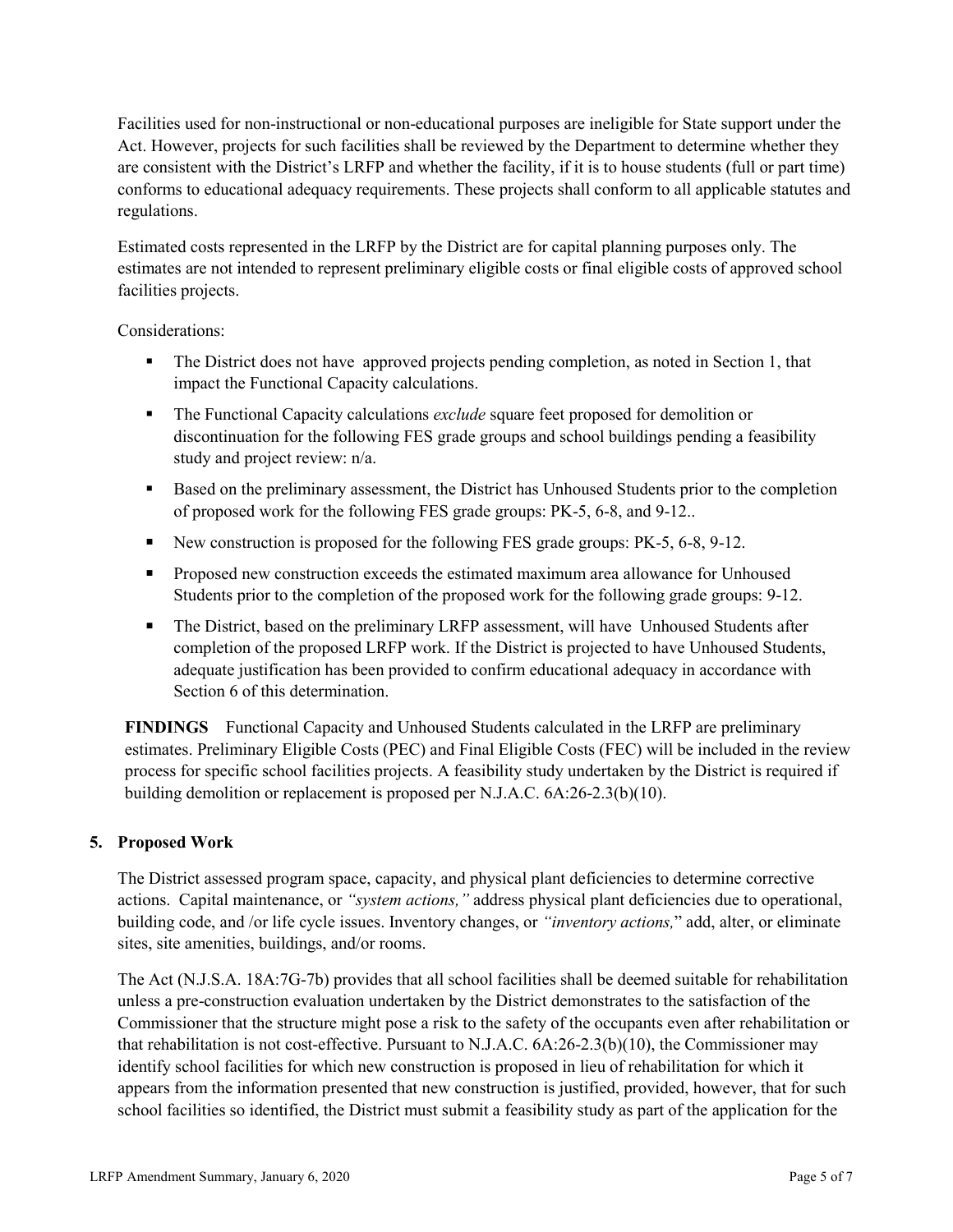specific school facilities project. The cost of each proposed building replacement is compared to the cost of additions or rehabilitation required to eliminate health and safety deficiencies and to achieve the District's programmatic model.

Table 5 lists the scope of work proposed for each school based on the building(s) serving their student population. Detailed information can be found in the LRFP website reports titled *"School Asset Inventory," "LRFP Systems Actions Summary," and "LRFP Inventory Actions Summary."*

With the completion of the proposed work, the following schools are proposed to be eliminated: n/a; the following schools are proposed to be added: n/a.

| <b>Proposed Scope of Work</b>                                                                  | <b>Applicable Schools</b>                                                                                     |
|------------------------------------------------------------------------------------------------|---------------------------------------------------------------------------------------------------------------|
| Renovation only (no new construction)                                                          |                                                                                                               |
| System actions only (no inventory actions)                                                     | n/a                                                                                                           |
| Existing inventory actions only (no systems actions)                                           | n/a                                                                                                           |
| Systems and inventory changes                                                                  | Fairmount Elementary School (100)<br>Fanny Hilliers Elementary School (110)<br>Hackensack Middle School (130) |
| <b>New construction</b>                                                                        |                                                                                                               |
| Building addition only (no systems or existing inventory actions)                              | n/a                                                                                                           |
| Renovation and building addition (system, existing inventory,<br>and new construction actions) | Hackensack High School (050)<br>Nellie Parker Elementary School (090)<br>Jackson Elementary School (120)      |
| New building on existing site                                                                  | New $7-9$ School $(N01)$<br>Jackson Avenue Annex (N03)                                                        |
| New building on new or expanded site                                                           | n/a                                                                                                           |
| Site and building disposal (in addition to above scopes)                                       |                                                                                                               |
| Partial building demolition                                                                    | n/a                                                                                                           |
| Whole building demolition                                                                      | n/a                                                                                                           |
| Site and building disposal or discontinuation of use                                           | n/a                                                                                                           |

|  |  | <b>Table 5. School Building Scope of Work</b> |  |  |
|--|--|-----------------------------------------------|--|--|
|--|--|-----------------------------------------------|--|--|

**FINDINGS** The Department has determined that the proposed work is adequate for approval of the District's LRFP amendment. However, Department approval of proposed work in the LRFP does not imply the District may proceed with a school facilities project. The District must submit individual project applications with cost estimates for Department project approval. Both school facilities project approval and other capital project review require consistency with the District's approved LRFP.

#### **6. Proposed Room Inventories and the Facilities Efficiency Standards**

The District's proposed school buildings were evaluated to assess general educational adequacy in terms of compliance with the FES area allowance pursuant to N.J.A.C. 6A:26-2.2 and 2.3.

District schools are not proposed to provide less square feet per student than the FES after the completion of proposed work as indicated in Table 5.